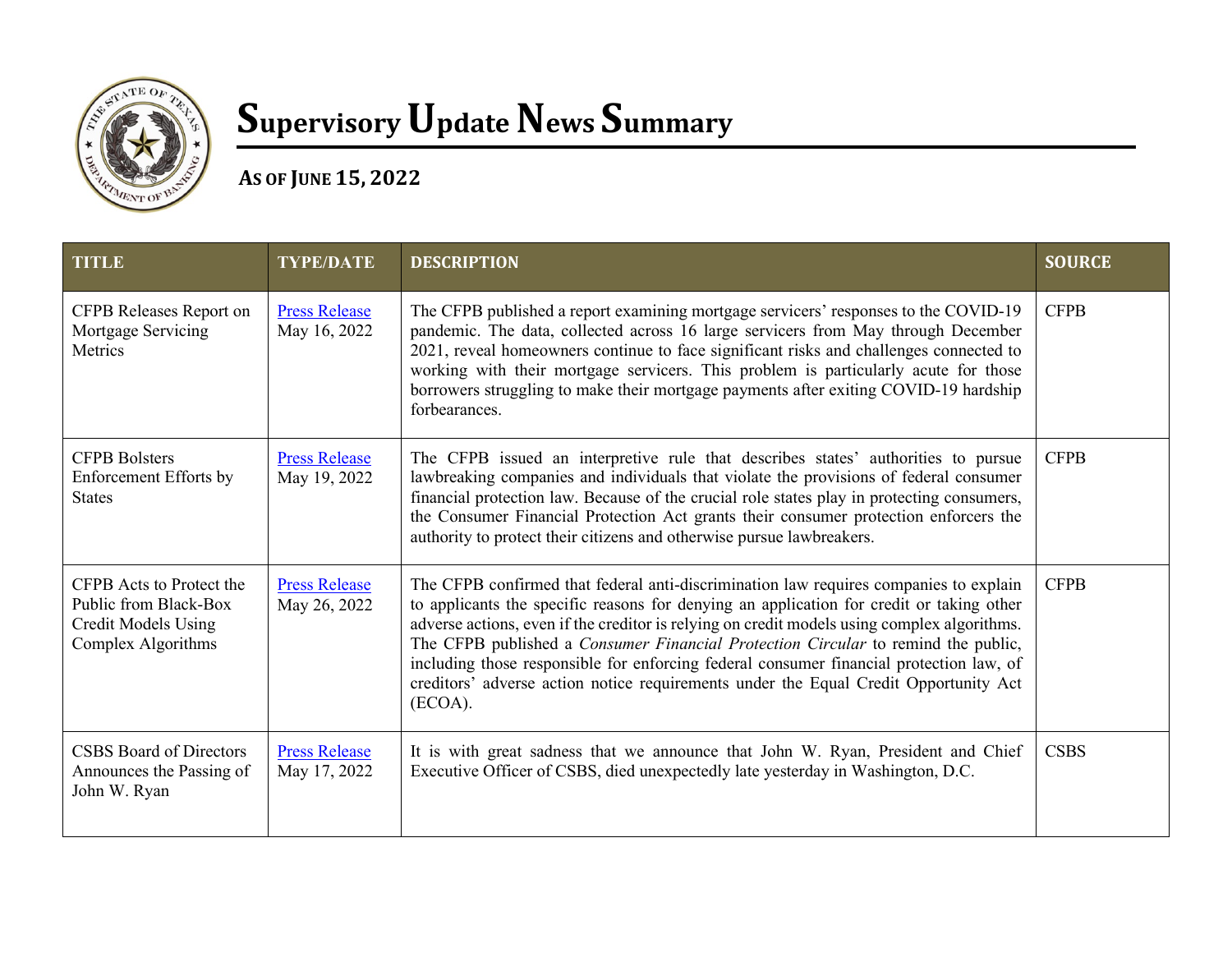| <b>TITLE</b>                                                                                                                                                | <b>TYPE/DATE</b>                                          | <b>DESCRIPTION</b>                                                                                                                                                                                                                                                                                                                                                                                                              | <b>SOURCE</b> |
|-------------------------------------------------------------------------------------------------------------------------------------------------------------|-----------------------------------------------------------|---------------------------------------------------------------------------------------------------------------------------------------------------------------------------------------------------------------------------------------------------------------------------------------------------------------------------------------------------------------------------------------------------------------------------------|---------------|
| <b>State Regulators Seek</b><br><b>Expansion of Cannabis</b><br><b>Banking Safe Harbor</b>                                                                  | <b>Press Release</b><br>May 25, 2022                      | In letters sent to both the House and Senate today, CSBS Acting President & CEO James<br>M. Cooper urged Members of Congress to provide marijuana businesses with access to<br>financial services by retaining the Secure and Fair Enforcement (SAFE) Banking Act in<br>the final conference report of the America COMPETES Act.                                                                                                | <b>CSBS</b>   |
| <b>State Regulators Support</b><br>Modernizing Regulatory<br>Framework for Bank<br>Mergers                                                                  | <b>Press Release</b><br>June 3, 2022                      | A modernized regulatory framework for bank merger transactions should reflect changes<br>in financial services, the diversity of consumer and small business needs and the interests<br>of community banks, CSBS said in a comment letter to the FDIC.                                                                                                                                                                          | <b>CSBS</b>   |
| FDIC Issues Final Rule<br><b>Regarding False</b><br>Advertising,<br>Misrepresentations About<br>Insured Status, and<br>Misuse of the FDIC's<br>Name or Logo | PR-41-2022<br>May 17, 2022<br>FIL-21-2022<br>May 17, 2022 | The FDIC approved a final rule implementing its statutory authority to prohibit any person<br>or organization from making misrepresentations about FDIC deposit insurance or<br>misusing the FDIC's name or logo.                                                                                                                                                                                                               | <b>FDIC</b>   |
| FDIC Publishes 2022<br><b>Risk Review</b>                                                                                                                   | PR-44-2022<br>May 20, 2022                                | The FDIC published its 2022 Risk Review, a comprehensive summary of emerging risks<br>in the U.S. banking system as observed in 2021. The 2022 Risk Review expands coverage<br>of risks from prior reports by examining operational risk to banks from cyber threats and<br>illicit activity, and climate-related financial risks faced by banking organizations.<br>Monitoring these risks is among the FDIC's top priorities. | <b>FDIC</b>   |
| FDIC Issues List of Banks<br>Examined for CRA<br>Compliance                                                                                                 | PR-48-2022<br>June 3, 2022                                | The FDIC issued its list of state nonmember banks recently evaluated for compliance with<br>the CRA. The list covers evaluation ratings that the FDIC assigned to institutions in March<br>2022.                                                                                                                                                                                                                                | <b>FDIC</b>   |
|                                                                                                                                                             |                                                           | Included in this list was one Texas state-chartered bank and it received a rating of<br>Satisfactory.                                                                                                                                                                                                                                                                                                                           |               |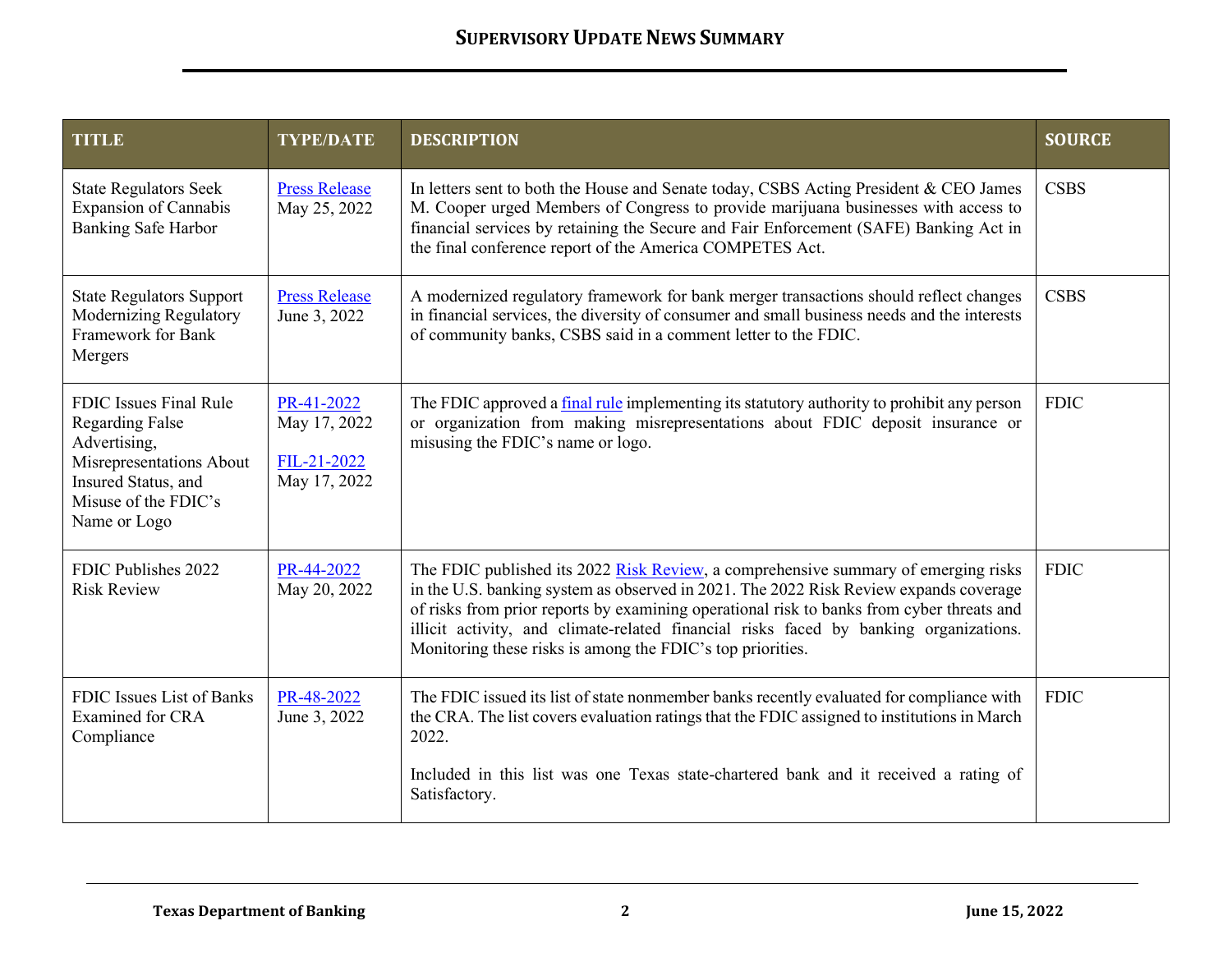| <b>TITLE</b>                                                                                                                                              | <b>TYPE/DATE</b>            | <b>DESCRIPTION</b>                                                                                                                                                                                                                                                                                                                                                                                                                                                                                                                                                                                                         | <b>SOURCE</b> |
|-----------------------------------------------------------------------------------------------------------------------------------------------------------|-----------------------------|----------------------------------------------------------------------------------------------------------------------------------------------------------------------------------------------------------------------------------------------------------------------------------------------------------------------------------------------------------------------------------------------------------------------------------------------------------------------------------------------------------------------------------------------------------------------------------------------------------------------------|---------------|
| Amendments to<br>Guidelines for Appeals of<br>Material Supervisory<br>Determinations                                                                      | FIL-22-2022<br>May 17, 2022 | The FDIC has adopted Guidelines for Appeals of Material Supervisory Determinations<br>that restore the Supervision Appeals Review Committee (SARC) as the final level of<br>review in the agency's supervisory appeals process. The revised Guidelines take effect<br>May 17, 2022. The FDIC is soliciting comment on the revised Guidelines with a comment<br>period of 30 days.                                                                                                                                                                                                                                          | <b>FDIC</b>   |
| <b>Small Entity Compliance</b><br>Guide related to<br>Simplification of Deposit<br><b>Insurance Rules for Trust</b><br>and Mortgage Servicing<br>Accounts | FIL-23-2022<br>May 18, 2022 | On January 28, 2022, the FDIC published a final rule to amend the deposit insurance<br>regulations for trust accounts and mortgage servicing accounts. The changes are intended<br>to make the deposit insurance rules easier to understand for depositors and bankers,<br>facilitate more timely insurance determinations for trust accounts in the event of a bank<br>failure, and enhance consistency of insurance coverage for mortgage servicing account<br>deposits. The final rule will take effect on April 1, 2024, providing depositors and banks<br>more than two years to prepare for the changes in coverage. | <b>FDIC</b>   |
| Minority Depository<br>Institution (MDI)<br>Designations                                                                                                  | FIL-24-2022<br>May 19, 2022 | On June 15, 2021, the FDIC Board of Directors approved an updated <i>Statement of Policy</i><br>Regarding Minority Depository Institutions (Policy Statement), which details the<br>framework by which the FDIC implements the goals set forth in Section 308 of the<br>Financial Institutions Reform, Recovery, and Enforcement Act of 1989 (FIRREA). The<br>Policy Statement describes the FDIC's framework and initiatives to fulfill its statutory<br>goals with respect to MDIs. As noted in the Policy Statement, the FDIC will accept<br>requests from entities for designation as an MDI.                          | <b>FDIC</b>   |
| Summary of Deposits<br>Survey and Filing for<br>June 30, 2022                                                                                             | FIL-25-2022<br>June 1, 2022 | The Summary of Deposits (SOD) is the annual survey of branch office deposits as of June<br>30 for all FDIC-insured institutions, including insured U.S. branches of foreign banks. All<br>institutions with branch offices are required to submit the survey; institutions with only a<br>main office are exempt. All survey responses are required by July 31, 2022. No filing<br>extensions will be granted.                                                                                                                                                                                                             | <b>FDIC</b>   |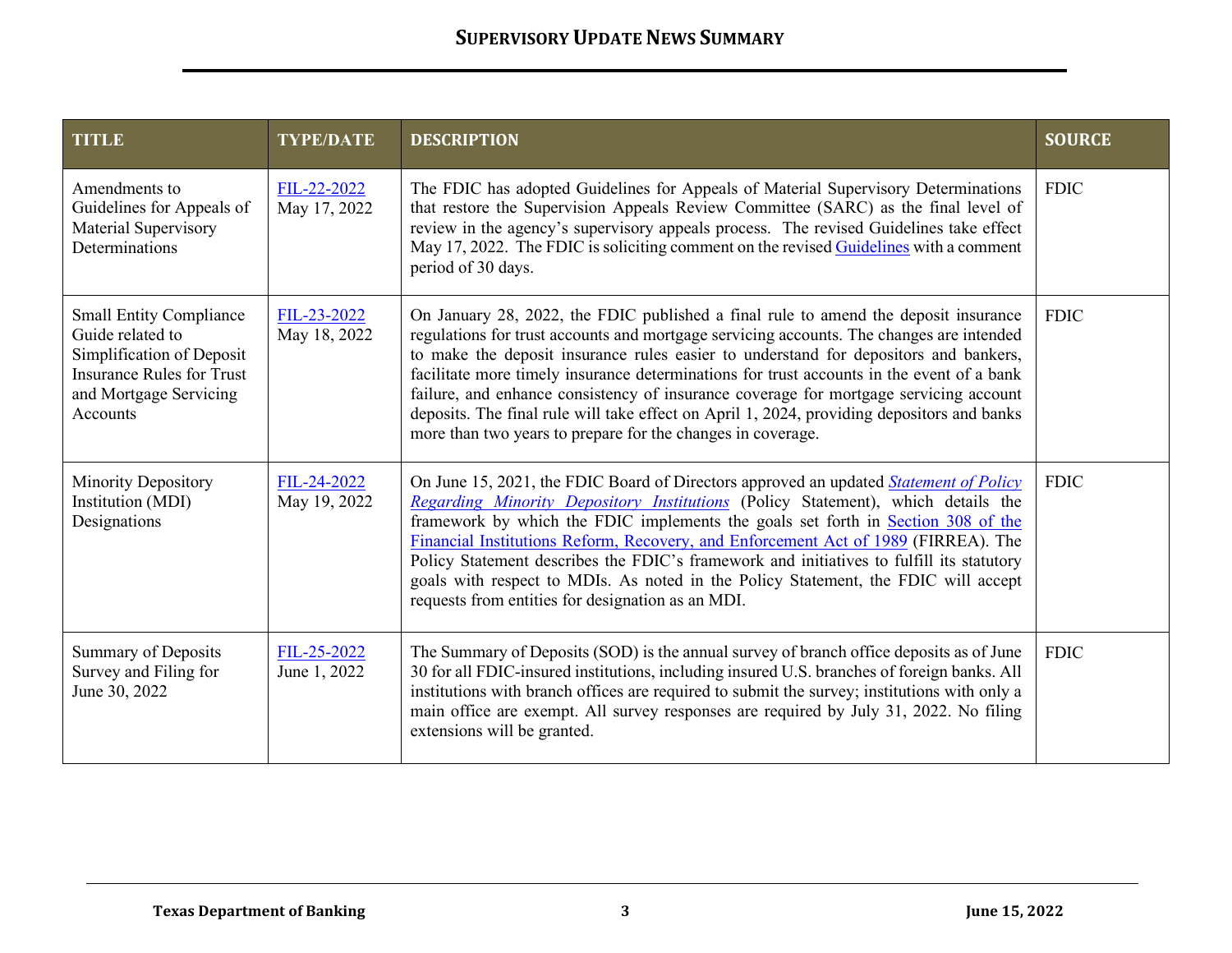| <b>TITLE</b>                                                                                                                                                                                                             | <b>TYPE/DATE</b>                     | <b>DESCRIPTION</b>                                                                                                                                                                                                                                                                                                                                                                                                                                                                                                                                                                                  | <b>SOURCE</b> |
|--------------------------------------------------------------------------------------------------------------------------------------------------------------------------------------------------------------------------|--------------------------------------|-----------------------------------------------------------------------------------------------------------------------------------------------------------------------------------------------------------------------------------------------------------------------------------------------------------------------------------------------------------------------------------------------------------------------------------------------------------------------------------------------------------------------------------------------------------------------------------------------------|---------------|
| <b>Federal Reserve Board</b><br>Finalizes Rule that<br>Governs Funds Transfers<br>Over the Federal Reserve<br><b>Banks' FedNow Service</b>                                                                               | <b>Press Release</b><br>May 19, 2022 | The FRB finalized a rule that governs funds transfers over the FR Banks' FedNow <sup>SM</sup><br>Service. The final rule is substantially similar to the proposal from last year, with a few<br>clarifications in response to comments.                                                                                                                                                                                                                                                                                                                                                             | <b>FRB</b>    |
| <b>Federal Reserve Board</b><br>Issues Economic Well-<br>Being of U.S. Households<br>in 2021 report                                                                                                                      | <b>Press Release</b><br>May 23, 2022 | The FRB issued its Economic Well-Being of U.S. Households in 2021 report, which<br>examines the financial lives of U.S. adults and their families. The report draws from the<br>Board's ninth annual Survey of Household Economics and Decisionmaking, or SHED,<br>which was conducted in October and November of last year before the increase in COVID-<br>19 cases from the Omicron variant and other changes to the economic landscape in recent<br>months. The report, fact sheet, downloadable data, data visualizations, and a video<br>summarizing the survey's findings may be found here. | <b>FRB</b>    |
| Jerome H. Powell Sworn<br>in for Second Term as<br>Chair of the Board of<br>Governors of the Federal<br>Reserve System                                                                                                   | <b>Press Release</b><br>May 23, 2022 | Jerome H. Powell took the oath of office for his second term as Chair of the Board of<br>Governors of the FR System. Chair Powell's oath was administered by Vice Chair Lael<br>Brainard in the press briefing room of the Board's Martin building.                                                                                                                                                                                                                                                                                                                                                 | <b>FRB</b>    |
| <b>Federal Reserve</b><br>Announces it Will Soon<br>Release Second Tool to<br>Help Community<br><b>Financial Institutions</b><br>Implement the Current<br><b>Expected Credit Losses</b><br>(CECL) Accounting<br>standard | <b>Press Release</b><br>June 7, 2022 | The FRB announced it will soon release a second tool to help community financial<br>institutions implement the Current Expected Credit Losses, or CECL, accounting<br>standard.                                                                                                                                                                                                                                                                                                                                                                                                                     | <b>FRB</b>    |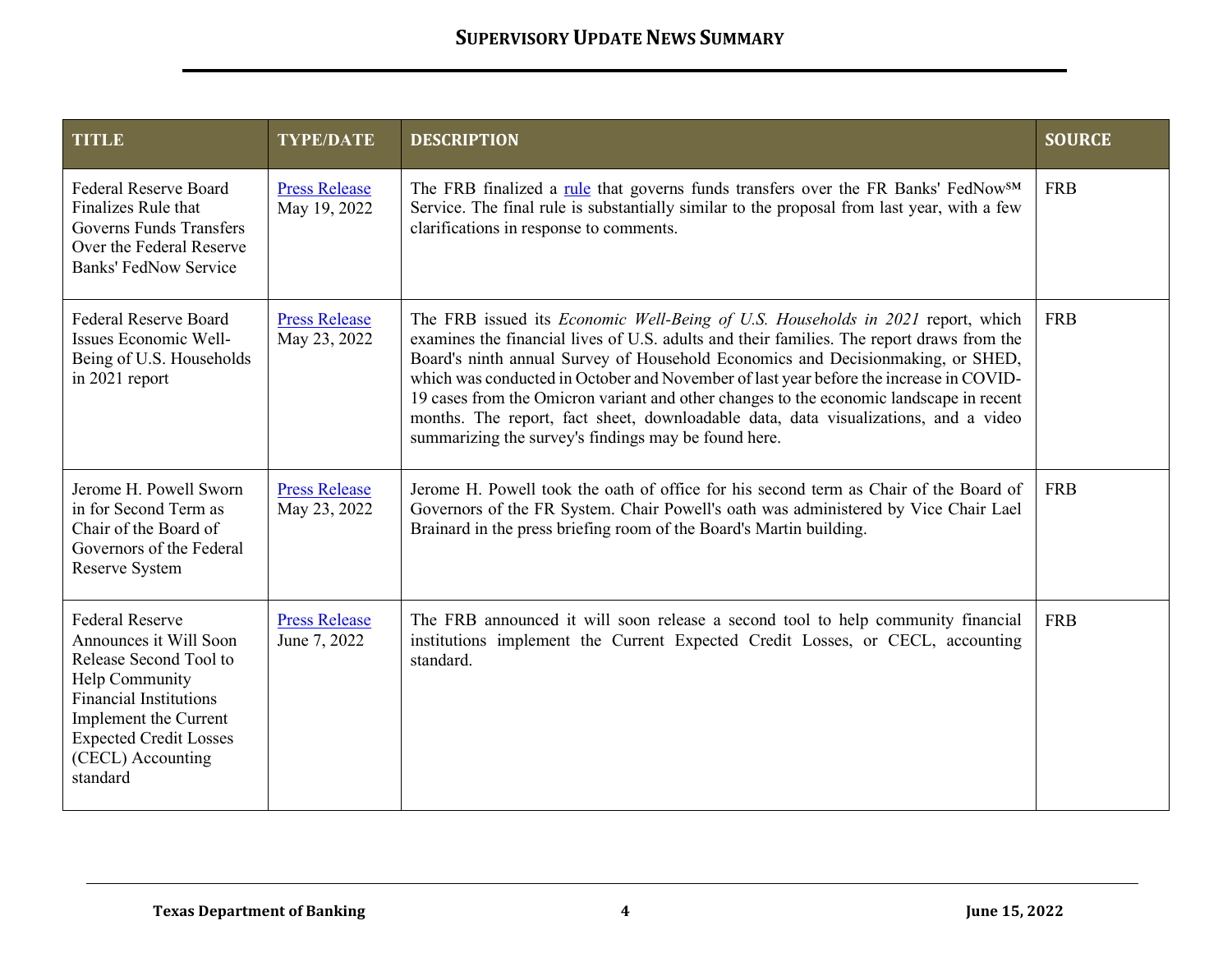| <b>TITLE</b>                                                                                                                                                                                               | <b>TYPE/DATE</b>                      | <b>DESCRIPTION</b>                                                                                                                                                                                                                                                                                                                                                                                                                                 | <b>SOURCE</b> |
|------------------------------------------------------------------------------------------------------------------------------------------------------------------------------------------------------------|---------------------------------------|----------------------------------------------------------------------------------------------------------------------------------------------------------------------------------------------------------------------------------------------------------------------------------------------------------------------------------------------------------------------------------------------------------------------------------------------------|---------------|
| <b>Federal Reserve Issues</b><br><b>FOMC</b> Statement                                                                                                                                                     | <b>Press Release</b><br>June 15, 2022 | Overall economic activity appears to have picked up after edging down in the first quarter.<br>Job gains have been robust in recent months, and the unemployment rate has remained<br>low. Inflation remains elevated, reflecting supply and demand imbalances related to the<br>pandemic, higher energy prices, and broader price pressures.                                                                                                      | <b>FRB</b>    |
| <b>FinCEN</b> Issues Advance<br>Notice of Proposed<br>Rulemaking for No-<br><b>Action Letter Process</b>                                                                                                   | <b>Press Release</b><br>Placeholder   | The FinCEN issued an <b>Advance Notice of Proposed Rulemaking</b> (ANPRM) to solicit<br>public comment on questions relating to the implementation of a no-action letter process<br>at FinCEN. A no-action letter is generally understood to be a form of enforcement<br>discretion where an agency states by letter that it will not take an enforcement action<br>against the submitting party for the specific conduct presented to the agency. | FinCEN        |
| FinCEN Acting Director's<br><b>Statement Regarding</b><br>U.S., U.K. Collaboration<br>on Prize Challenges to<br><b>Accelerate Development</b><br>and Adoption of Privacy-<br><b>Enhancing Technologies</b> | <b>Press Release</b><br>June 13, 2022 | The U.S. and U.K. governments announced the development of prize challenges focused<br>on advancing the maturity of privacy-enhancing technologies (PETs) to combat financial<br>crime.                                                                                                                                                                                                                                                            | FinCEN        |
| Advisory on Elder<br><b>Financial Exploitation</b>                                                                                                                                                         | FIN-2022-<br>A002<br>June 15, 2022    | The FinCEN is issuing this advisory to alert financial institutions to the rising trend of<br>EFE targeting older adults and to highlight new EFE typologies and red flags since<br>FinCEN issued the first EFE Advisory in 2011                                                                                                                                                                                                                   | FinCEN        |
| <b>Acting Comptroller</b><br>Discusses Vulnerabilities,<br>Volatility with<br>Cryptocurrency                                                                                                               | NR 2022-60<br>May 24, 2022            | Acting Comptroller of the Currency Michael J. Hsu today discussed vulnerabilities in the<br>cryptocurrency framework and recent volatility with stablecoins in remarks at the DC<br>Blockchain Summit 2022.                                                                                                                                                                                                                                        | <b>OCC</b>    |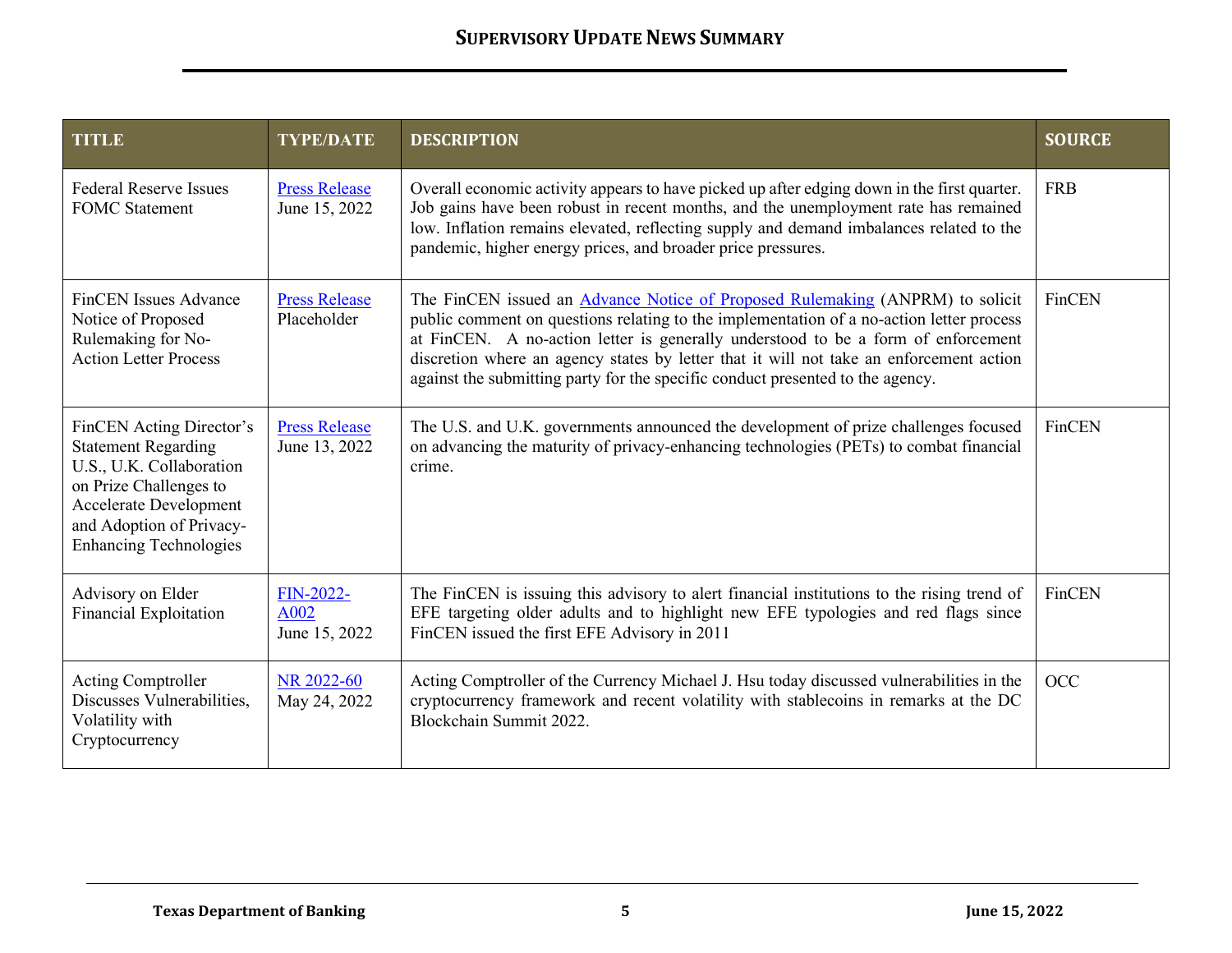| <b>TITLE</b>                                                                                                       | <b>TYPE/DATE</b>                                   | <b>DESCRIPTION</b>                                                                                                                                                                                                                                                                                                                                                                                                                                                                                                                                | <b>SOURCE</b>                                                        |
|--------------------------------------------------------------------------------------------------------------------|----------------------------------------------------|---------------------------------------------------------------------------------------------------------------------------------------------------------------------------------------------------------------------------------------------------------------------------------------------------------------------------------------------------------------------------------------------------------------------------------------------------------------------------------------------------------------------------------------------------|----------------------------------------------------------------------|
| <b>Acting Comptroller</b><br>Discusses Importance of<br>CDFIs, MDIs                                                | NR 2022-66<br>June 9, 2022                         | Acting Comptroller of the Currency Michael J. Hsu today discussed the importance of<br>community development financial institutions (CDFI) and minority depository institutions<br>(MDI) at the 2022 Community Development Bankers Association Peer Forum.                                                                                                                                                                                                                                                                                        | <b>OCC</b>                                                           |
| <b>Flood Disaster Protection</b><br>Act: 2022 Interagency<br>Questions and Answers<br>Regarding Flood<br>Insurance | <b>OCC Bulletin</b><br>$2022 - 16$<br>May 31, 2022 | On May 11, 2022, OCC, FRB, FDIC, FCA, and NCUA (collectively, agencies) issued<br>"Loans in Areas Having Special Flood Hazards; Interagency Questions and Answers<br>Regarding Flood Insurance." The interagency questions and answers issued replace the<br>ones originally published in 2009 and 2011 and consolidate questions and answers<br>proposed by the agencies in July 2020 and in March 2021.                                                                                                                                         | <b>OCC</b><br><b>FRB</b><br><b>FDIC</b><br><b>FCA</b><br><b>NCUA</b> |
| Governor Abbott<br>Announces Ongoing<br>Coordinated Response To<br>Wildfires Across West,<br><b>Central Texas</b>  | <b>Press Release</b><br>May 19, 2022               | Governor Greg Abbott today announced ongoing coordinated response to wildfires<br>burning across West and Central Texas. Multiple wildfires continue to burn across Texas,<br>including the Mesquite Heat Fire in Taylor County, which has caused local officials to<br>initiate evacuation orders for residents.                                                                                                                                                                                                                                 | <b>TxGov</b>                                                         |
| Texas Leads The Nation<br>As Home To The Most<br>Fortune 500 Companies                                             | <b>Press Release</b><br>May 24, 2022               | Governor Greg Abbott announced that Texas now leads the nation as home to the most<br>Fortune 500 companies, overtaking states like New York and California in the 2022<br>Fortune 500 list. With 53 Fortune 500 corporate headquarters calling Texas home, the<br>state's business-friendly climate and skilled workforce surpassed New York's 51<br>corporate headquarters and California's 50. Additionally, Houston and Dallas are in the<br>top five municipalities in the nation for Fortune 500 companies, with 21 and 11<br>respectively. | <b>TxGov</b>                                                         |
| <b>Governor Abbott Provides</b><br>Update On State's<br>Ongoing Wildfire<br>Response Efforts In<br>Abilene         | <b>Press Release</b><br>May 24, 2022               | Governor Greg Abbott provided an update on the state's ongoing wildfire response efforts<br>at a press conference following a briefing on wildfire activity from local and state officials<br>in Abilene. Last Thursday, the Governor announced the ongoing coordinated response to<br>wildfires burning across West and Central Texas, including the Mesquite Heat Fire in<br>Taylor County.                                                                                                                                                     | <b>TxGov</b>                                                         |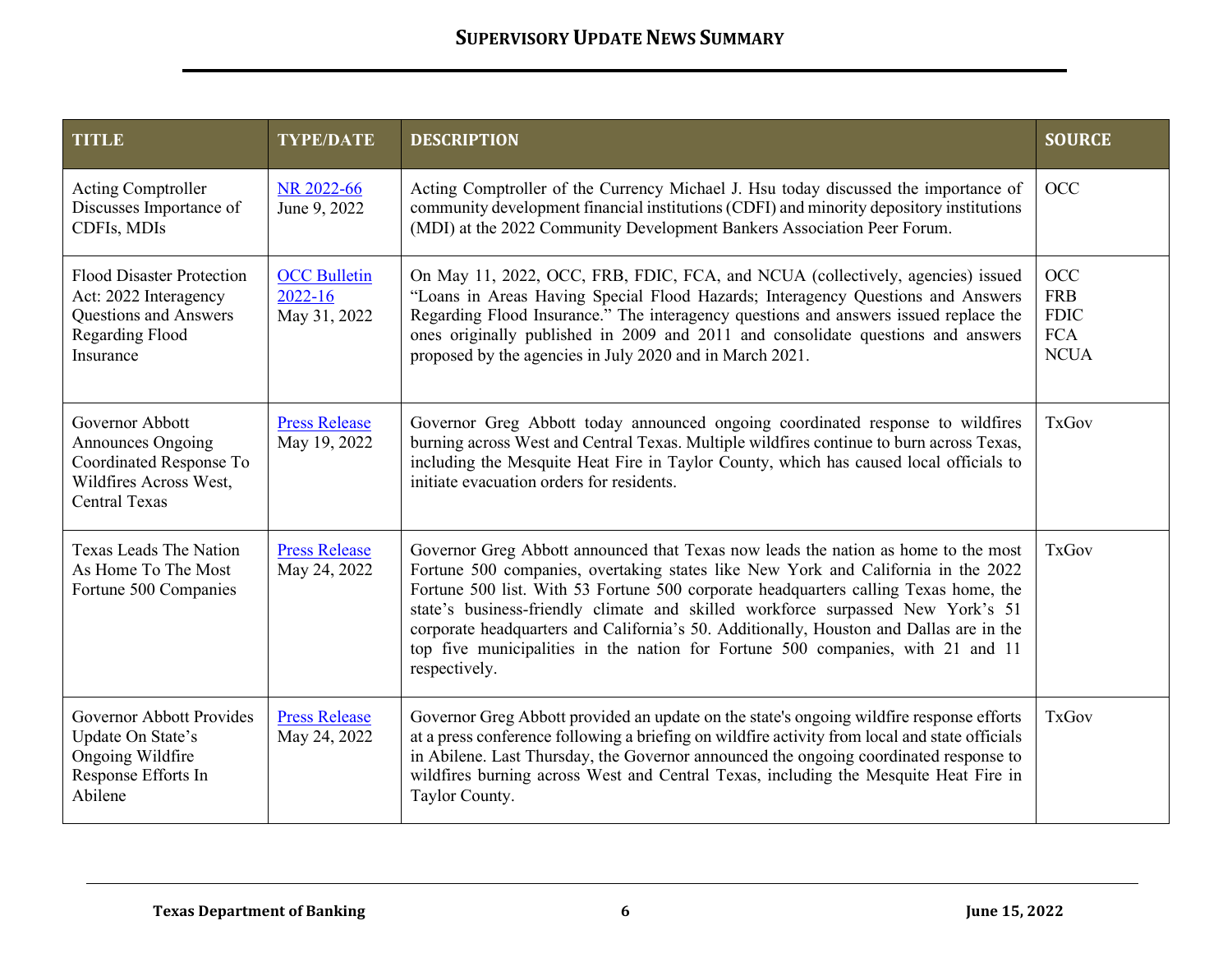| <b>TITLE</b>                                                                                                                                                                                          | <b>TYPE/DATE</b>                     | <b>DESCRIPTION</b>                                                                                                                                                                                                                                                                                                                                                                                                                                                                                                                                                                                                                                                                                                                                                                                                                                                                                                                                                                | <b>SOURCE</b> |
|-------------------------------------------------------------------------------------------------------------------------------------------------------------------------------------------------------|--------------------------------------|-----------------------------------------------------------------------------------------------------------------------------------------------------------------------------------------------------------------------------------------------------------------------------------------------------------------------------------------------------------------------------------------------------------------------------------------------------------------------------------------------------------------------------------------------------------------------------------------------------------------------------------------------------------------------------------------------------------------------------------------------------------------------------------------------------------------------------------------------------------------------------------------------------------------------------------------------------------------------------------|---------------|
| <b>Governor Abbott Renews</b><br>Wildfire Disaster<br>Declaration In May 2022                                                                                                                         | Proclamation<br>May 17, 2022         | Governor Greg Abbott renewed a disaster proclamation originally issued on March 18,<br>2022, and amended on March 21 and March 27, 2022, in response to wildfires which pose<br>an imminent threat of widespread or severe damage, injury, or loss of life or property<br>Included in the proclamation were Andrews, Aransas, Archer, Bee, Bell, Blanco, Borden,<br>Bosque, Brewster, Brooks, Brown, Cameron, Coke, Coleman, Comanche, Concho,<br>Cooke, Crane, Crockett, Culberson, Dawson, Dimmit, Duval, Eastland, Ector, Edwards,<br>Erath, Gaines, Garza, Grayson, Hemphill, Hidalgo, Hood, Howard, Hudspeth, Jeff Davis,<br>Jim Hogg, Jim Wells, Kenedy, Kimble, Kleberg, Live Oak, Martin, Mason, Maverick,<br>McCulloch, Medina, Menard, Midland, Nueces, Palo Pinto, Parker, Pecos, Potter,<br>Presidio, Randall, Reagan, Real, Refugio, Roberts, Runnels, Starr, Terrell, Tom Green,<br>Upton, Wichita, Willacy, Williamson, Winkler, Wise, Zapata, and Zavala counties | <b>TxGov</b>  |
| <b>Governor Abbott Renews</b><br>COVID-19 Disaster<br>Declaration In May 2022                                                                                                                         | Proclamation<br>May 22, 2022         | Governor Greg Abbott renewed a proclamation extending his Disaster Declaration for all<br>Texas counties in response to COVID-19. Originally issued in March 2020, the Disaster<br>Declaration provides the state a number of resources to effectively serve Texans as the<br>Lone Star State continues to mitigate the spread of COVID-19.                                                                                                                                                                                                                                                                                                                                                                                                                                                                                                                                                                                                                                       | <b>TxGov</b>  |
| <b>Treasury Announces First</b><br><b>State Small Business</b><br><b>Credit Initiative Awards</b><br>to Support Underserved<br><b>Entrepreneurs and Small</b><br>Business Growth in Key<br>Industries | <b>Press Release</b><br>May 19, 2022 | The Treasury announced the first group of plans approved under the new round of the<br>State Small Business Credit Initiative (SSBCI). The American Rescue Plan reauthorized<br>and expanded SSBCI, which was originally established in 2010 and was highly successful<br>in increasing access to capital for traditionally underserved small businesses and<br>entrepreneurs.                                                                                                                                                                                                                                                                                                                                                                                                                                                                                                                                                                                                    | Treasury      |
| SEC Charges Wells Fargo<br>Advisors With Anti-<br>Money Laundering<br><b>Related Violations</b>                                                                                                       | <b>Press Release</b><br>May 20, 2022 | The SEC announced charges against Wells Fargo Advisors for failing to file at least 34<br>Suspicious Activity Reports (SARs) in a timely manner between April 2017 and October<br>2021. Wells Fargo Advisors, the St. Louis-based broker-dealer, has agreed to pay \$7<br>million to settle the charges.                                                                                                                                                                                                                                                                                                                                                                                                                                                                                                                                                                                                                                                                          | <b>SEC</b>    |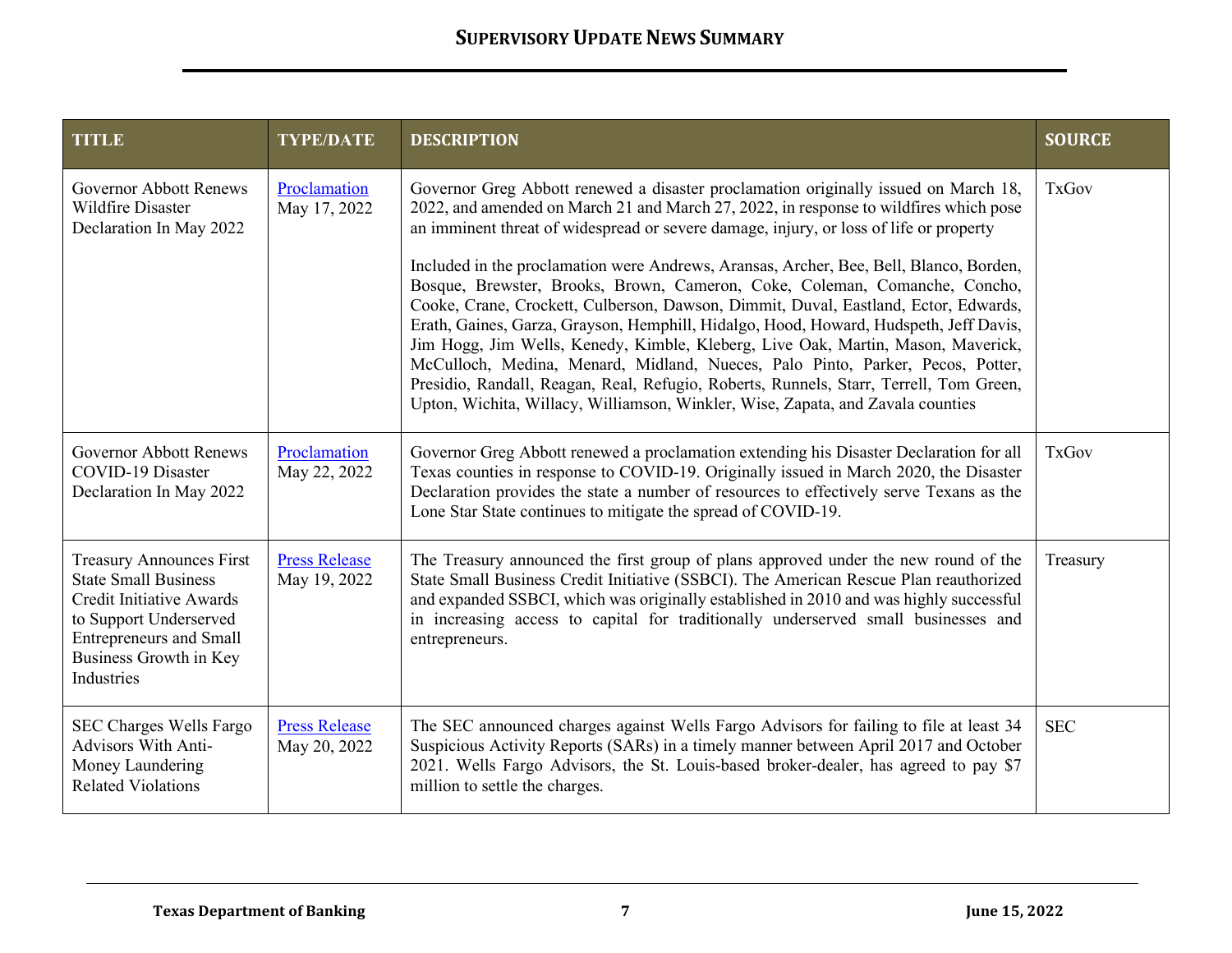## **INDUSTRY PUBLICATIONS**

Department of Banking - [Agency Profile](https://www.dob.texas.gov/sites/default/files/files/Applications-Forms-Publications/Publications/agyprofile.pdf) – June 2022

Department of Banking – **Strategic Plan - Fiscal Years 2023 to 2027** – June 2022

FDIC - [Quarterly Banking Profile](https://www.fdic.gov/analysis/quarterly-banking-profile/qbp/2022mar/qbp.pdf#page=1) - First Quarter 2022

FDIC - [State Profiles](https://www.fdic.gov/analysis/state-profiles/?source=govdelivery&utm_medium=email&utm_source=govdelivery) - First Quarter 2022 - Quarterly summary of banking and economic conditions in each state

FRB [Beige Book](https://www.federalreserve.gov/monetarypolicy/files/BeigeBook_20220601.pdf) - Summary of Commentary on Current Economic Conditions – June 1, 2022

FRB Dallas - [Your Texas Economy](https://www.dallasfed.org/-/media/Documents/research/econdata/texaseconomy.pdf?la=en) - An overview of the Texas economy as of May 20, 2022, examining job growth, unemployment trends, and the performance of key industry sectors

FRB Saint Louis - [GDP Decline, Inflation Heighten Uncertainty in U.S. Economic Outlook](https://www.stlouisfed.org/publications/regional-economist/2022/may/gdp-decline-inflation-heighten-uncertainty-us-economic-outlook) (National) - May 25, 202

FRB Minneapolis - [Energy Prices Under Pressure from All Angles](https://www.minneapolisfed.org/article/2022/energy-prices-under-pressure-from-all-angles) (National) - May 27, 2022

Texas Comptroller of Public Accounts - [Fiscal Notes](https://comptroller.texas.gov/economy/fiscal-notes/2022/may/inflation.php) - Periodic summary providing information, original research, and balanced analysis of the Texas economy, May 2022; this issue includes an explanation of inflation and its current impact on the Texas and U.S. economies.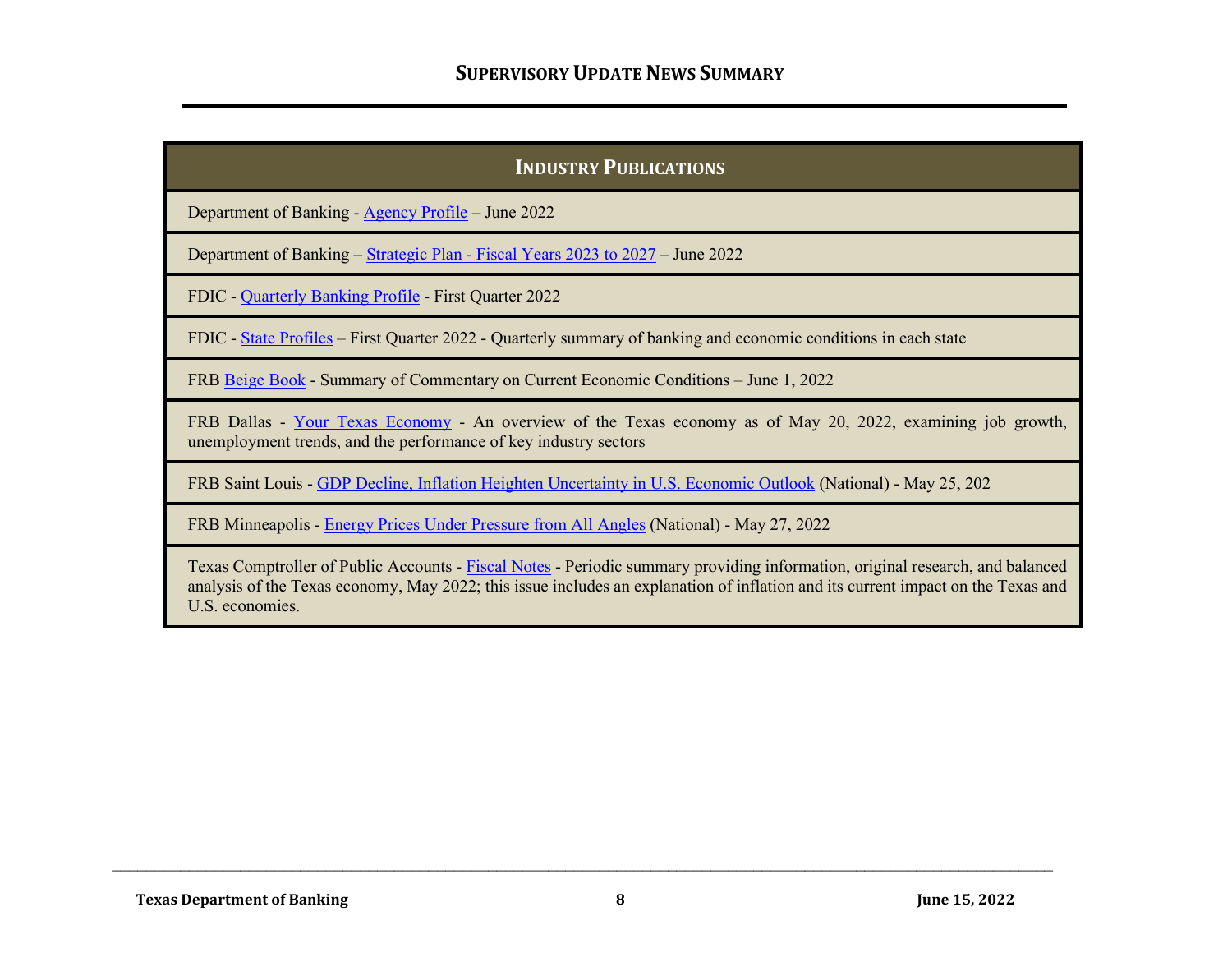| <b>OTHER RESOURCES</b>                                                    |
|---------------------------------------------------------------------------|
| <b>Bloomberg Business and Financial News</b>                              |
| <b>Consumer Financial Protection Bureau (CFPB)</b>                        |
| The Financial Forecast Center - Discount Rate Information                 |
| <b>FFIEC Information Technology Handbook InfoBase</b>                     |
| FFIEC BSA/AML Examination Manual InfoBase                                 |
| <b>Financial Accounting Standards Board (FASB)</b>                        |
| <b>Financial Action Task Force (FATF)</b>                                 |
| <b>Financial Crimes Enforcement Network (FinCEN)</b>                      |
| Office of Foreign Assets Control, U.S. Treasury (OFAC)                    |
| Real Estate Market Reports (Texas A&M RE Center)                          |
| <b>Simply Stated (CSBS podcast)</b>                                       |
| <b>Temporary Liquidity Guarantee Program</b>                              |
| <b>Texas Constitution and Statutes</b>                                    |
| <u>The Texas Economy – Texas Comptroller</u>                              |
| <u><b>Texas and National Economy – Federal Reserve Bank of Dallas</b></u> |
| <b>Troubled Asset Relief Program (TARP)</b>                               |
| Uniform Bank Performance Reports (UBPR) and Users Guide                   |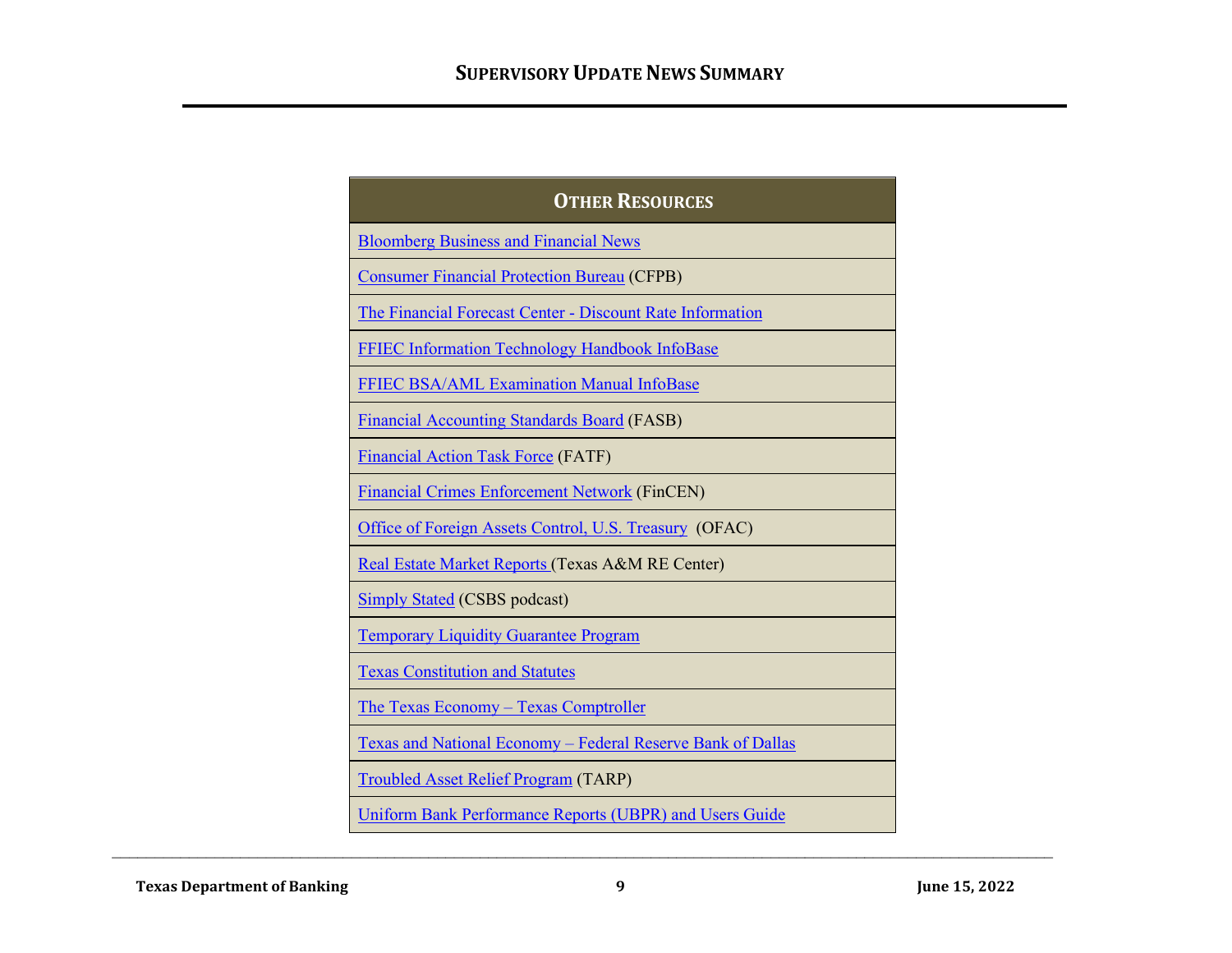| <b>ACRONYM/ABBREVIATION</b> | <b>MEANING</b>                                                |
|-----------------------------|---------------------------------------------------------------|
| <b>AML</b>                  | <b>Anti-Money Laundering</b>                                  |
| <b>ASU</b>                  | <b>Accounting Standards Update</b>                            |
| <b>BIS</b>                  | <b>Bank for International Settlements</b>                     |
| <b>BSA</b>                  | <b>Bank Secrecy Act</b>                                       |
| <b>CFR</b>                  | Code of Federal Regulations                                   |
| <b>CRA</b>                  | <b>Community Reinvestment Act</b>                             |
| <b>CRE</b>                  | <b>Commercial Real Estate</b>                                 |
| <b>CFPB</b>                 | <b>Consumer Financial Protection Bureau</b>                   |
| <b>CSBS</b>                 | <b>Conference of State Bank Supervisors</b>                   |
| Dodd-Frank Act              | The Dodd-Frank Wall Street Reform and Consumer Protection Act |
| <b>DOJ</b>                  | Department of Justice                                         |
| <b>FASB</b>                 | <b>Financial Accounting Standards Board</b>                   |
| <b>FC</b>                   | Finance Commission of Texas                                   |
| <b>FCA</b>                  | <b>Farm Credit Administration</b>                             |
| <b>FDIC</b>                 | <b>Federal Deposit Insurance Corporation</b>                  |
| <b>FDIC-OIG</b>             | FDIC Office of Inspector General                              |
| <b>FFIEC</b>                | <b>Federal Financial Institutions Examination Council</b>     |
| <b>FHA</b>                  | <b>Federal Housing Authority</b>                              |

## **ACRONYMS AND ABBREVIATIONS**